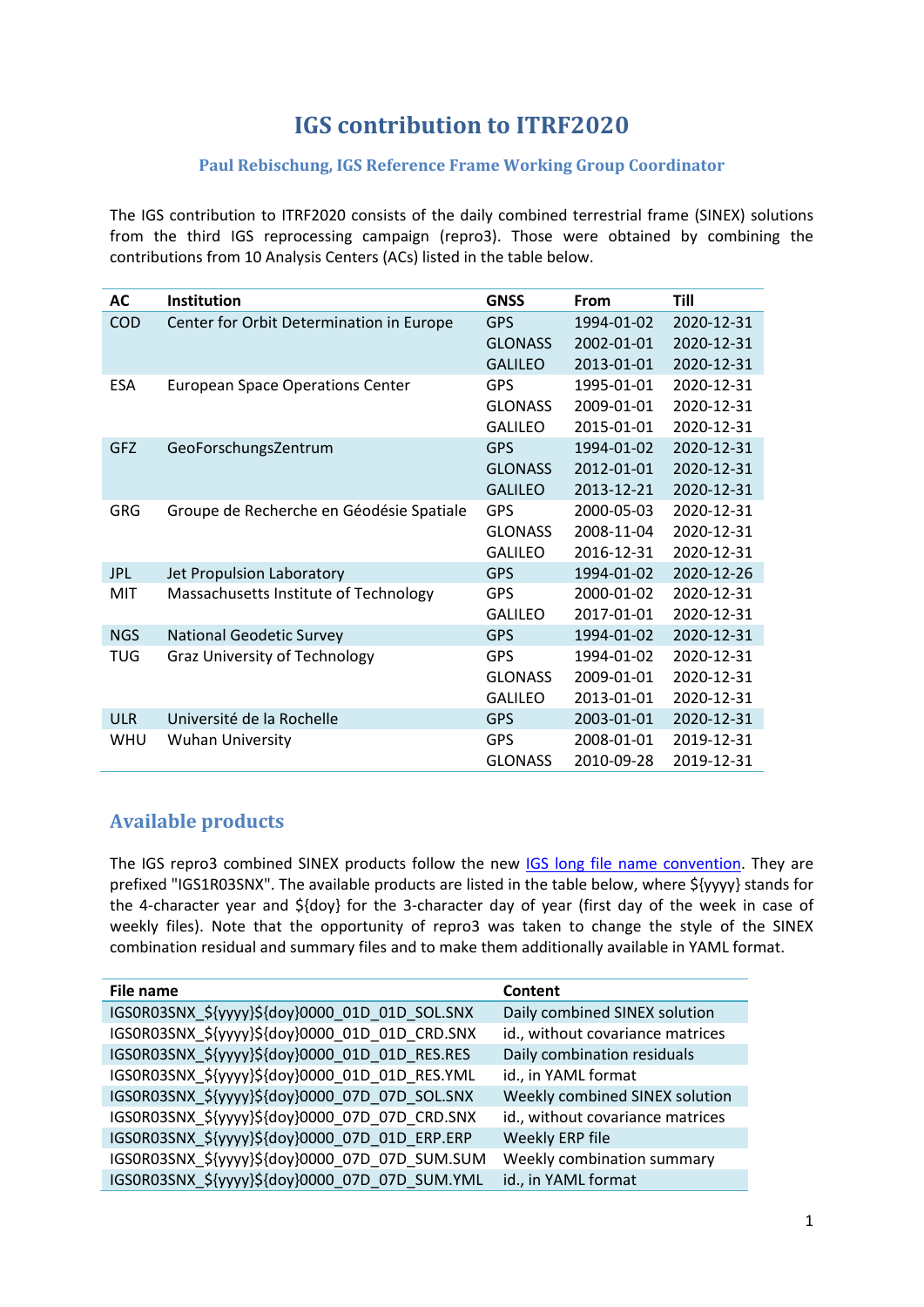At present, those products are publicly available at the following URLs, where \${wwww} stands for the 4-character GPS week number:

- [https://cddis.nasa.gov/archive/gnss/products/\\${wwww}/repro3](https://cddis.nasa.gov/archive/gnss/products/$%7bwwww%7d/repro3)
- [ftp://igs.ign.fr/pub/igs/products/\\${wwww}/repro3](ftp://igs.ign.fr/pub/igs/products/$%7bwwww%7d/repro3)
- [ftp://igs-rf.ign.fr/pub/repro3/\\${wwww}](ftp://igs-rf.ign.fr/pub/repro3/$%7bwwww%7d)

## **Main modeling updates since repro2**

Compared to the previous IGS reprocessing campaign and to current IGS operational products, a number of new models and conventions have been adopted in repro3. The main updates are detailed below together with their (expected) impact on terrestrial frame solutions.

*Secular pole* The new IERS secular pole model was adopted in repro3. It replaces the previous mean pole model of the original IERS 2010 Conventions, which was used in repro2 and is still used in the IGS operational products. The repro3 terrestrial frame solutions thus show a degree-2, order-1 deformation pattern with respect to repro2/operational solutions, but also ITRF2014/IGS14, whose amplitude is relatively small until ~2010, but then increases linearly. It reaches ~3 mm in vertical and ~1 mm in horizontal in 2020.

*Satellite z-PCOs* Compared to igs14.atx, the radial phase center offsets (z-PCOs) of all GPS and GLONASS satellites have been updated in the ANTEX file used in repro3, igsR3.atx. While the GPS and GLONASS satellite z-PCOs in igs14.atx had been estimated based on the ITRF2014 terrestrial scale, they were corrected in igsR3.atx to become consistent with the Galileo satellite z-PCOs measured and published by the European GNSS Agency. Details about these corrections can be found in the [2019 technical reports of the IGS Antenna and](https://doi.org/10.7892/boris.144003) Reference Frame working groups and in the header of [igsR3.atx.](ftp://igs-rf.ign.fr/pub/IGSR3/igsR3_2135.atx) As a consequence, the terrestrial scale of the IGS repro3 solutions is independent of ITRF2014, and is instead based on the Galileo satellite antenna calibrations. It shows an offset of ~1.2 ppb at epoch 2010.0 and a drift of ~0.03 ppb/yr with respect to the ITRF2014 scale.

*Ground antenna calibrations* In order to enable the processing of Galileo data in repro3, the L1/L2 only calibrations of several ground antenna types in igs14.atx were replaced by new multi-GNSS calibrations in igsR3.atx (see details in the [2019 technical report of the IGS Antenna working](https://doi.org/10.7892/boris.144003) group and in the header of [igsR3.atx\)](ftp://igs-rf.ign.fr/pub/IGSR3/igsR3_2135.atx). As usual, such ground antenna calibration updates induce antenna type- and station-dependent position offsets of a few mm in horizontal / up to ~1 cm in vertical. Those offsets were estimated for all affected stations that are part of the IGSR3 reference frame (see below). The results can be found at: [ftp://igs-rf.ign.fr/pub/IGSR3/igs14\\_to\\_igsR3\\_2077.txt](ftp://igs-rf.ign.fr/pub/IGSR3/igs14_to_igsR3_2077.txt)

*IGSR3 reference frame* Because of the updates mentioned above, the repro3 solutions could not have been aligned to the IGS14 reference frame without systematic errors. A particular reference frame called IGSR3, consistent with the new IERS secular pole model, the igsR3.atx satellite PCOs and the igsR3.atx ground antenna calibrations, was thus used in repro3. It is available at:

- [ftp://igs-rf.ign.fr/pub/IGSR3/IGSR3\\_2077.snx](ftp://igs-rf.ign.fr/pub/IGSR3/IGSR3_2077.snx)
- [ftp://igs-rf.ign.fr/pub/IGSR3/IGSR3\\_2077.ssc](ftp://igs-rf.ign.fr/pub/IGSR3/IGSR3_2077.ssc) (without covariance matrix)

Details about its computation can be found in the comment section of the SINEX file. Note that the daily and weekly repro3 solutions are aligned in orientation and origin to IGSR3, but not in scale. Their scale is a weighted average of those of the contributing AC solutions, and is thus based on the igsR3.atx satellite z-PCOs.

*PCO/PCV rotations for antennas not oriented North* Although certain ground GNSS antennas are not oriented North, the IGS practice until repro3 had been to ignore these mis-orientations and use the phase center corrections from the IGS ANTEX files as if all antennas were oriented North. In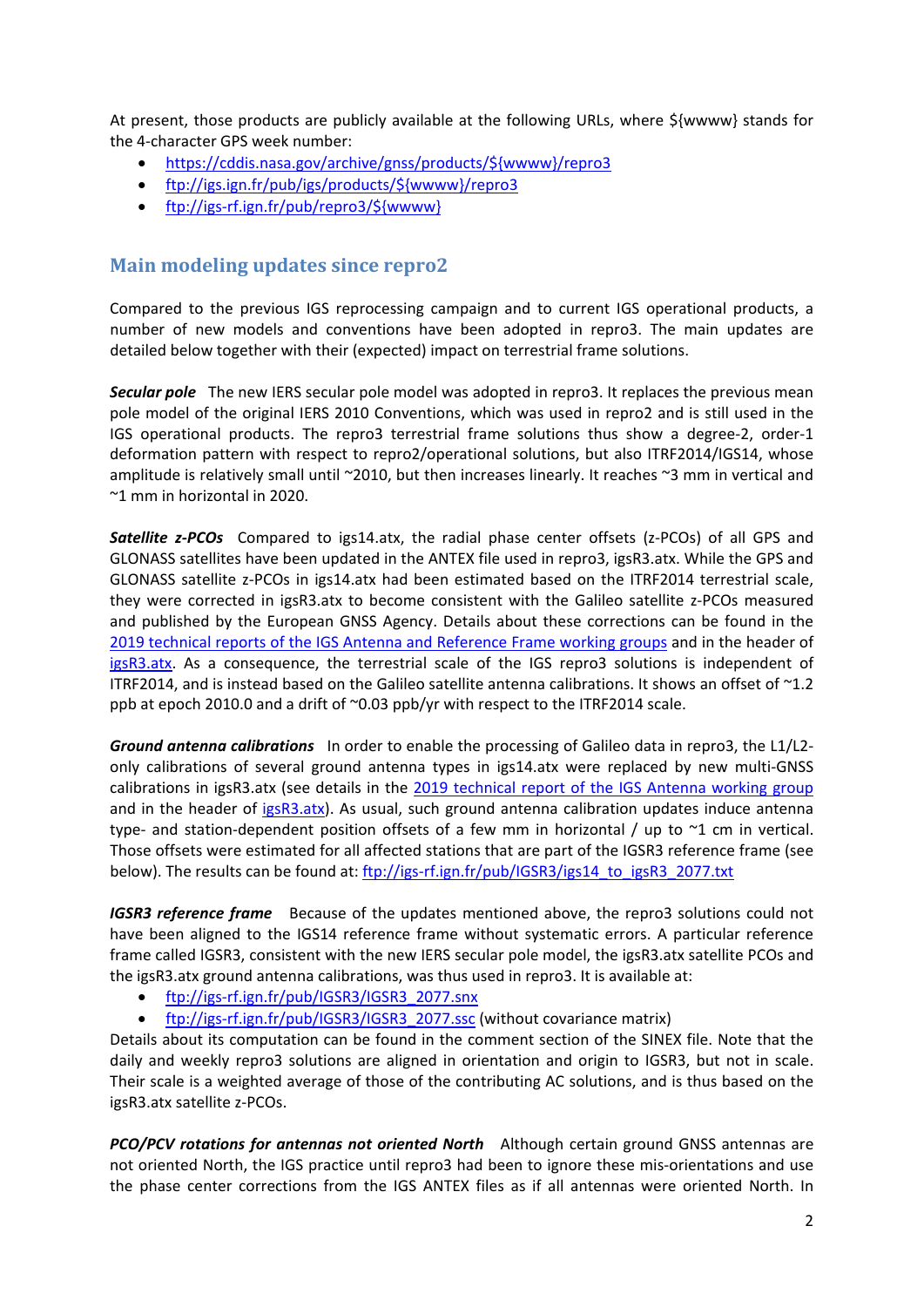repro3 however, the phase center corrections from igsR3.atx have been rotated when necessary to match the actual antenna orientations reported in the site logs. These PCO/PCV rotations have impacts of up to a few cm in horizontal / a few mm in vertical on the estimated positions of the affected stations. Antenna orientations, extracted from the site logs, are reported in an extra column in the SITE/ANTENNA blocks of the repro3 SINEX files.

*Inclusion of GLONASS and Galileo* While only two ACs had processed GLONASS data in repro2, a majority of ACs have processed GLONASS and also Galileo data in repro3. This may have a positive impact, which remains to be quantified, on the background noise in the repro3 station position time series. On the other hand, this leads to additional spurious signals at periods around 8 and 10 days.

#### *Others*

- ACs have used "modern" ocean tidal loading models in repro3 (FES2014 or equivalent). This can be expected to reduce spurious aliased tidal signals in the repro3 station position time series to some extent.
- ACs have refined their solar radiation pressure models since repro2. This may be expected to reduce draconitic signals in the repro3 station position time series to some extent.
- The sub-daily EOP tide model from [Desai & Sibois \(2016\)](https://doi.org/10.1002/2016JB013125) was adopted in repro3 in replacement of the current IERS model. This has been shown to have practically no impact on station position estimates, but should reduce spurious aliased tidal signals in the repro3 polar motion [rate] time series to some extent [\(Sibois, 2019\)](https://s3-ap-southeast-2.amazonaws.com/igs-acc-web/igs-acc-website/workshop2019/Sibois_IgsAcWorkshop_2019.pdf).
- Contrary to repro2, all ACs have used time-variable gravity field models in repro3. The expected impact on terrestrial frame solutions is sub-millimetric [\(Amiri et al., 2016\)](https://files.igs.org/pub/resource/pubs/workshop/2016/W2016%20-%20PS1301%20-%20Amiri.pdf).

### **Combination strategy**

The daily combinations of the AC repro3 SINEX solutions follow essentially the same strategy as the one used in repro2 and described in [Rebischung et al.](https://doi.org/10.1007/s00190-016-0897-6) (2016). Some minor changes are detailed below.

*Terrestrial scale* In the repro2 daily combinations, no scale factors were estimated between the AC solutions and the combined solutions. In repro3, the estimation of such scale factors was restored to study possible subtle differences between the terrestrial scales realized by the different AC solutions. The terrestrial scale is in practice handled in a similar way as geocenter coordinates during the repro3 daily combinations. Scale factors with respect to the IGSR3 reference frame are first made explicit in the unconstrained AC normal equations, by a similar re-parameterization as for geocenter coordinates. The preprocessed AC normal equations are then inverted using no-net-rotation, translation or scale (NNR+NNT+NNS) constraints with respect to IGSR3 (instead of NNR+NNT only in repro2). The AC scale factors are then combined together with station positions, ERPs and geocenter coordinates, and scale residuals are in particular provided in the combination residual files. The combined solution is at this step obtained using NNR+NNT+NNS constraints with respect to IGSR3 and includes combined geocenter coordinates as well as a combined scale factor with respect to IGSR3. In a last post-processing step, the combined normal equation is re-inverted with NNR+NNT constraints only while fixing the combined scale factor to 0. By doing so, the combined scale information (based on the igsR3.atx satellite z-PCOs) is brought back into station coordinates.

*Station metadata errors* Like in repro2, care has been taken to exclude from the repro3 combinations AC station position estimates for which incorrect metadata were reported in the AC SINEX files. The policy adopted in repro3 was to confront metadata in the AC SINEX files with site logs collected from different sources and systematically reject stations with either:

• an incorrect antenna type,